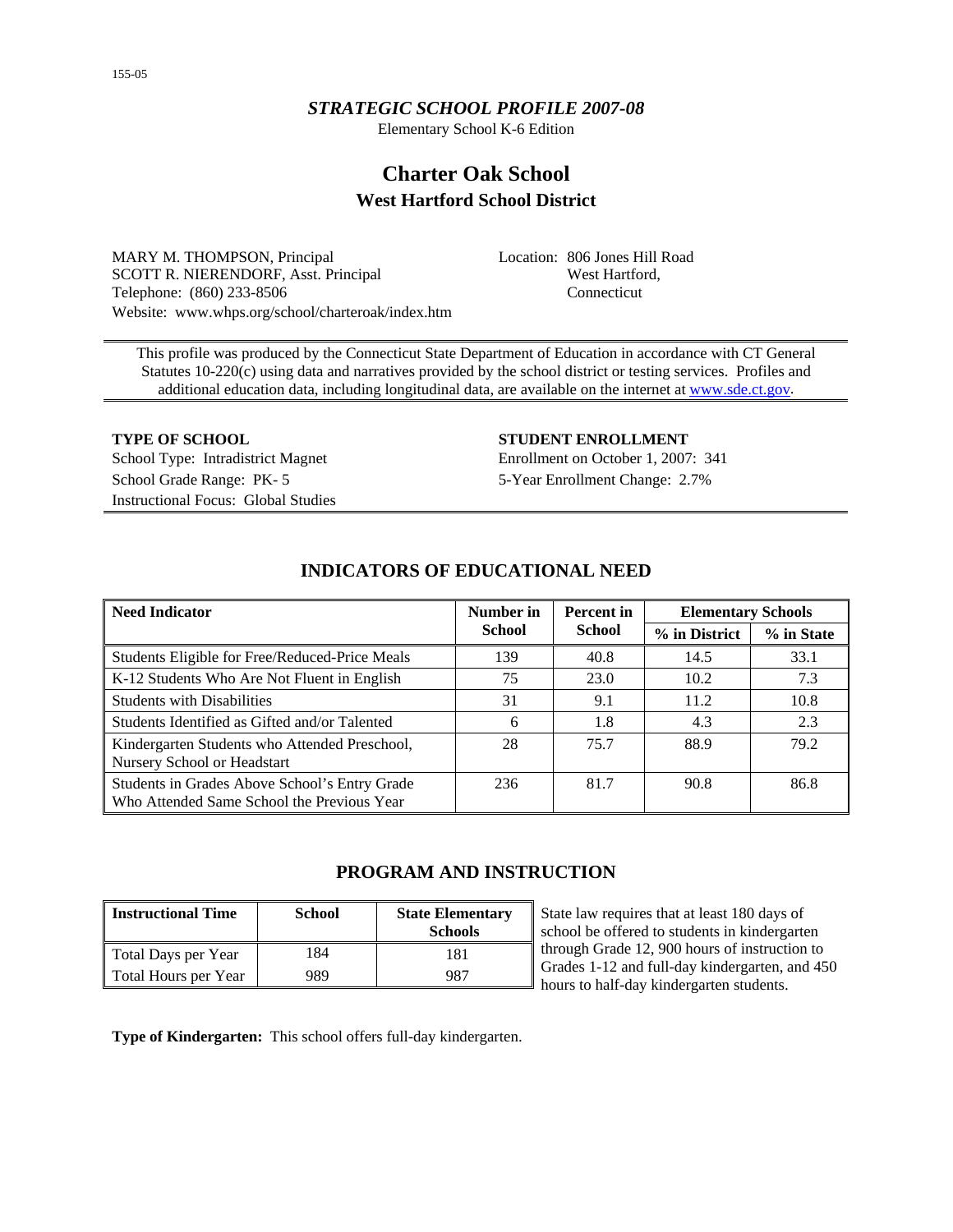| Average Class Size | <b>School</b> | <b>District</b> | <b>State</b> |
|--------------------|---------------|-----------------|--------------|
| Kindergarten       | 12.3          | 19.7            | 18.1         |
| Grade 2            | 20.7          | 20.7            | 19.3         |
| Grade 5            | 16.7          | 22.7            | 20.9         |

| <b>Estimated Hours of Instruction Per Year in Selected Subject Areas</b> |     |     |  |  |  |  |
|--------------------------------------------------------------------------|-----|-----|--|--|--|--|
| Grade 5<br><b>School</b><br><b>State</b>                                 |     |     |  |  |  |  |
| Art                                                                      | 36  | 31  |  |  |  |  |
| <b>Computer Education</b>                                                | 0   | 17  |  |  |  |  |
| <b>English Language Arts</b>                                             | 425 | 425 |  |  |  |  |
| Family and Consumer Science                                              | 0   |     |  |  |  |  |
| Health                                                                   | 32  | 23  |  |  |  |  |
| Library Media Skills                                                     | 18  | 18  |  |  |  |  |
| <b>Mathematics</b>                                                       | 201 | 199 |  |  |  |  |
| Music                                                                    | 36  | 33  |  |  |  |  |
| Physical Education                                                       | 54  | 40  |  |  |  |  |
| Science                                                                  | 76  | 97  |  |  |  |  |
| <b>Social Studies</b>                                                    | 75  | 92  |  |  |  |  |
| <b>Technology Education</b>                                              | 0   |     |  |  |  |  |
| World Languages                                                          | 36  | 10  |  |  |  |  |

#### **World Language**

Formal instruction (at least 1 hour per week) in Spanish starts in Grade 1 in this school. Statewide, 6.2% of elementary and middle schools that serve Grade 1 start world language instruction by this grade.

#### **Lunch**

An average of 30 minutes is provided for lunch during full school days.

\*Interdisciplinary Approach

| <b>Special Programs</b>                                                                                                 | <b>School</b> | <b>Elementary Schools</b> |              |
|-------------------------------------------------------------------------------------------------------------------------|---------------|---------------------------|--------------|
|                                                                                                                         |               | <b>District</b>           | <b>State</b> |
| % of K-12 Students in Bilingual Education Program or Receiving<br>English as a Second Language Services                 | 22.7          | 10.1                      | 7.1          |
| % of Identified Gifted and/or Talented Students Who Received<br><b>Services</b>                                         | 100.0         | 100.0                     | 78.6         |
| % of Special Education Students Attending This School Who Spent<br>Over 79% of Their Time with Their Non-Disabled Peers | 100.0         | 75.0                      | 79.1         |

## **LIBRARY AND COMPUTERS**

Free on-line access to periodicals, newspapers, and other resources is available to all Connecticut schools through the Connecticut Digital Library at

| <b>Instructional Computers and Library</b>        | <b>School</b> | <b>Elementary Schools</b> |              |  |
|---------------------------------------------------|---------------|---------------------------|--------------|--|
| <b>Materials</b>                                  |               | <b>District</b>           | <b>State</b> |  |
| # of Students Per Computer                        | 2.6           | 3.5                       | 3.4          |  |
| % of Computers with Internet Access               | 100.0         | 100.0                     | 98.3         |  |
| % of Computers that are High or Moderate<br>Power | 100.0         | 99.2                      | 91.7         |  |
| # of Print Volumes Per Student*                   | 34.7          | 33.6                      | 27.7         |  |
| # of Print Periodical Subscriptions               | 18            | 22                        | 16           |  |

www.iconn.org. \*Because a certain number of volumes are needed for a library of adequate breadth and depth, a small school may need a higher number of volumes per student.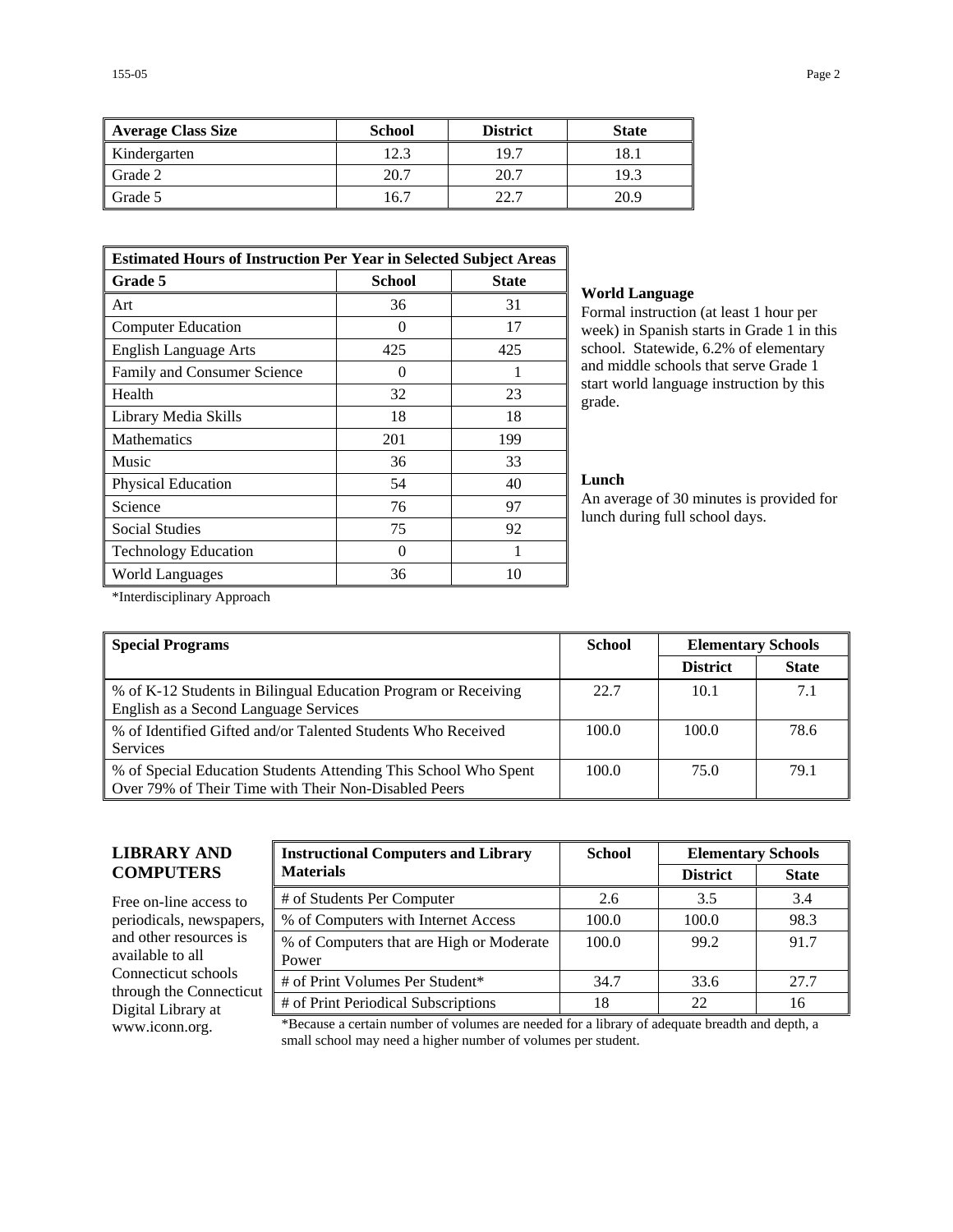#### **SCHOOL STAFF**

| <b>Full-Time Equivalent Count of School Staff</b>                               |       |
|---------------------------------------------------------------------------------|-------|
| General Education: Teachers and Instructors                                     | 27.70 |
| Paraprofessional Instructional Assistants                                       | 7.00  |
| Special Education: Teachers and Instructors                                     | 3.00  |
| Paraprofessional Instructional Assistants                                       | 2.00  |
| Library/Media Specialists and Assistants                                        | 1.00  |
| Administrators, Coordinators, and Department Chairs                             | 2.00  |
| Instructional Specialists Who Support Teachers (e.g., subject area specialists) | 1.50  |
| Counselors, Social Workers, and School Psychologists                            | 1.80  |
| <b>School Nurses</b>                                                            | 1.00  |
| Other Staff Providing Non-Instructional Services and Support                    | 13.00 |

the full-time uivalent count, staff embers working rt-time in the hool are counted as raction of full-time. or example, a acher who works delectime in a school ntributes  $0.50$  to the hool's staff count.

| <b>Teachers and Instructors</b>                      | <b>School</b><br><b>Elementary Schools</b> |                 |              |
|------------------------------------------------------|--------------------------------------------|-----------------|--------------|
|                                                      |                                            | <b>District</b> | <b>State</b> |
| Average Number of Years of Experience in Education   | 8.1                                        | 11.4            | 13.2         |
| % with Master's Degree or Above                      | 75.0                                       | 78.1            | 77.9         |
| Attendance, 2006-07: Average # of Days Absent Due to | 7.3                                        | 6.3             | 8.7          |
| Illness or Personal Time                             |                                            |                 |              |
| % Assigned to Same School the Previous Year          | 62.5                                       | 68.2            | 72.5         |

#### **HOME AND SCHOOL COMMUNICATION AND SUPPORT**

**Teacher E-Mail Addresses:** All teachers at this school have been issued e-mail addresses.

**Online Homework Information:** A portion of the school's website is devoted to homework pages.

The following narrative about how this school promotes and supports parental involvement was submitted by this school.

Our school families, many of whom are first generation to this country, participate in numerous activities offered through our Family Resource Center (FRC) and PTA. We seek to expand family involvement in the academic lives of children through events such as Family FUNdamentals and People Empowering People, a parent leadership program. The Family Book Club and parent Math and Science days are more examples of programs to encourage family learning. Family Learning Curriculum Connections, a grant targeting primary-aged students supports family literacy. Other FRC programs include Laptops, Language and Little Ones to support ESOL families and 1,2,3 Read with Me to strengthen the family connection.

Through school-based programs such as C.H.A.T. (Conversations with Home and And Teachers) parents attend evening sessions to build stronger parent/teacher/student bonds. Topics have included CMT preparation at home, parent conferences, understanding report cards, supporting homework completion, and discipline through the Love and Logic parent series. During these evenings, parents connect with teachers to monitor and support their child's academic, social and emotional growth. Other opportunities for family involvement include Homework Center Tutoring, volunteer lunchtime book clubs, library volunteers, and participation in Career Day, Field Day and Junior Achievement.

Last year, two teams of Charter Oak students competed in Connecticut's Odyssey of the Mind competition. Many students participated in Inter El, a select group of musicians from the eleven elementary schools. Fifth grade students created photo essays with a professional photographer that were showcased for families and the community. A number of parent forums were held to discuss the existing Global Studies theme and to determine ways in which the International Baccalaureate philosophy would positively affect our theme. Parents, teachers and administrators worked collaboratively to refine a school philosophy that will nurture international-mindedness.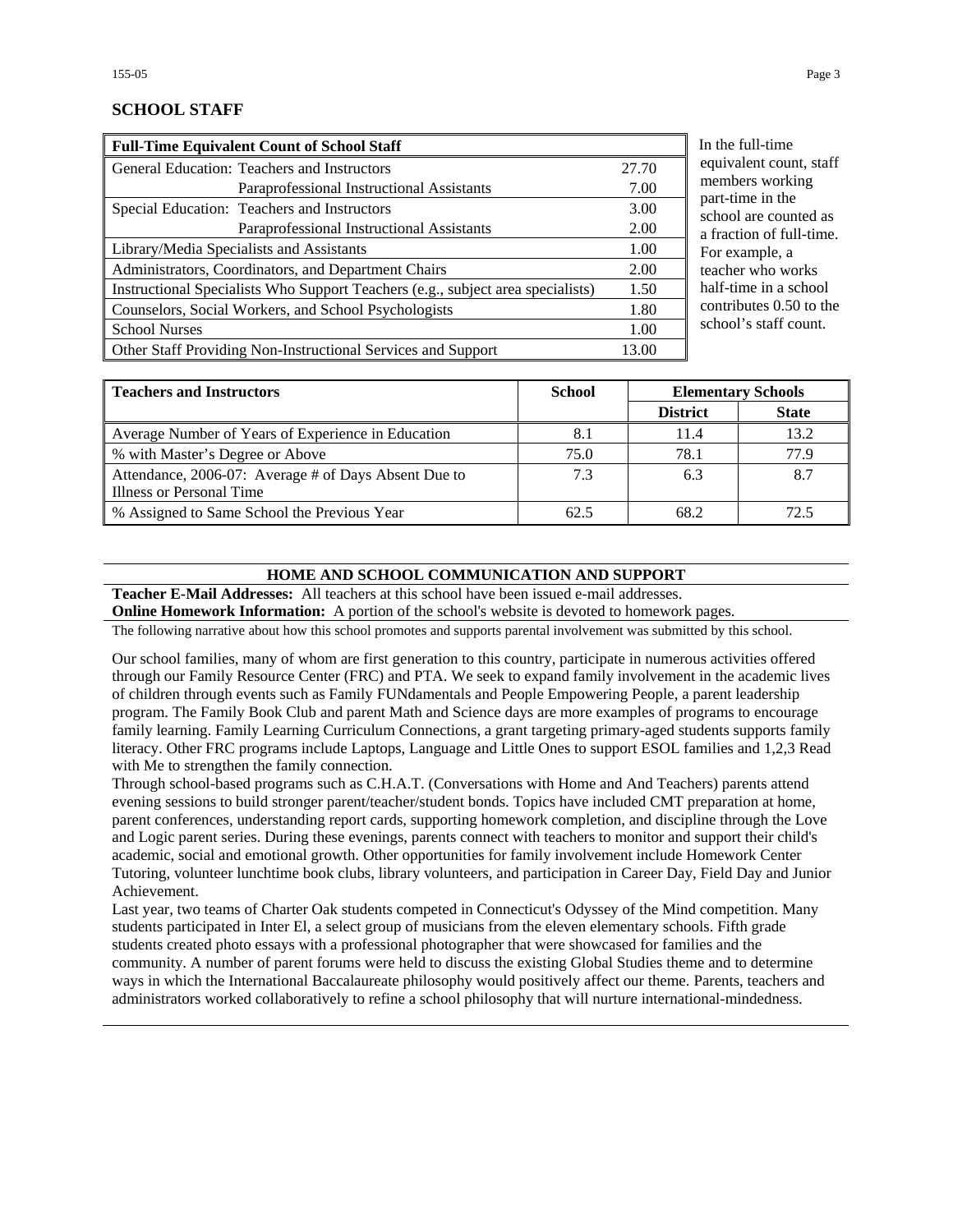| <b>Student Race/Ethnicity</b>                     |     |      |  |  |  |  |
|---------------------------------------------------|-----|------|--|--|--|--|
| <b>Number</b><br><b>Race/Ethnicity</b><br>Percent |     |      |  |  |  |  |
| American Indian                                   |     | 0.3  |  |  |  |  |
| Asian American                                    | 55  | 16.1 |  |  |  |  |
| <b>Black</b>                                      | 73  | 21.4 |  |  |  |  |
| Hispanic                                          | 143 | 41.9 |  |  |  |  |
| White                                             | 69  | 20.2 |  |  |  |  |
| <b>Total Minority</b>                             | 272 | 79.8 |  |  |  |  |

### **SCHOOL DIVERSITY**

**Percent of Minority Professional Staff:** 7.5%

**Non-English Home Language**: 32.2% of this school's students (excluding prekindergarten students) come from homes where English is not the primary language. The number of non-English home languages is 14.

#### **EFFORTS TO REDUCE RACIAL, ETHNIC, AND ECONOMIC ISOLATION**

Below is the description submitted by this school of how it provides educational opportunities for its students to interact with students and teachers from diverse racial, ethnic, and economic backgrounds.

Charter Oak Academy of Global Studies is an intra-district magnet school. Children attending other elementary schools in West Hartford are welcome to attend this school as magnet students. Community members are informed about the offerings and enhancements available to potential magnet families through many avenues: district and school orientation meetings, brochures, special events, visitations and tours, shadowing experiences, and community television and radio.

The many flags that fly at Charter Oak Academy represent the countries of our school's culturally diverse population. Students have the opportunity to experience and learn about cultural diversity in their daily interactions and also have numerous opportunities to explore the cultures of the world through our Global Studies Curriculum. Students study other cultures to enhance their understanding and appreciation of the world tapestry through the use of a wide range of texts, field studies, guest speakers, web-based information and cultural experiences in the visual and performing arts. An annual International Celebration provides an audience for students to share their learning and independent investigations as they bring the many cultures to life for the school community.

Nurtured connections closer to home are made through participation in the Esteem Program for fifth graders with Canton High School. Other culminating events include a whole-school Junior Achievement day and a Career Day, during which a diverse group of community members meet with students to discuss career paths. Projects enable students to broaden their cultural horizons through research. Last year students conducted interviews and produced a book entitled "Flags in Our Front Yard." It celebrates 35 countries which represent the nationalities of students in our school. Students, along with peers from Durham, also participated in an inter-district cooperative grant through the CT Historical Society.

## **STUDENT PERFORMANCE AND BEHAVIOR**

| <b>Physical Fitness: % Reaching</b><br><b>Health Standard on All Four Tests*</b> | <b>School</b> | <b>District</b> | <b>State</b> | % of Schools in State with Equal or<br><b>Lower Percent Reaching Standard</b> |
|----------------------------------------------------------------------------------|---------------|-----------------|--------------|-------------------------------------------------------------------------------|
| Grade 4                                                                          | 12.9          | 40.9            | 33.8         | 15.5                                                                          |
| Grade 6                                                                          | N/A           | N/A             | N/A          | N/A                                                                           |

\*Includes tests for flexibility, abdominal strength and endurance, upper-body strength and aerobic endurance.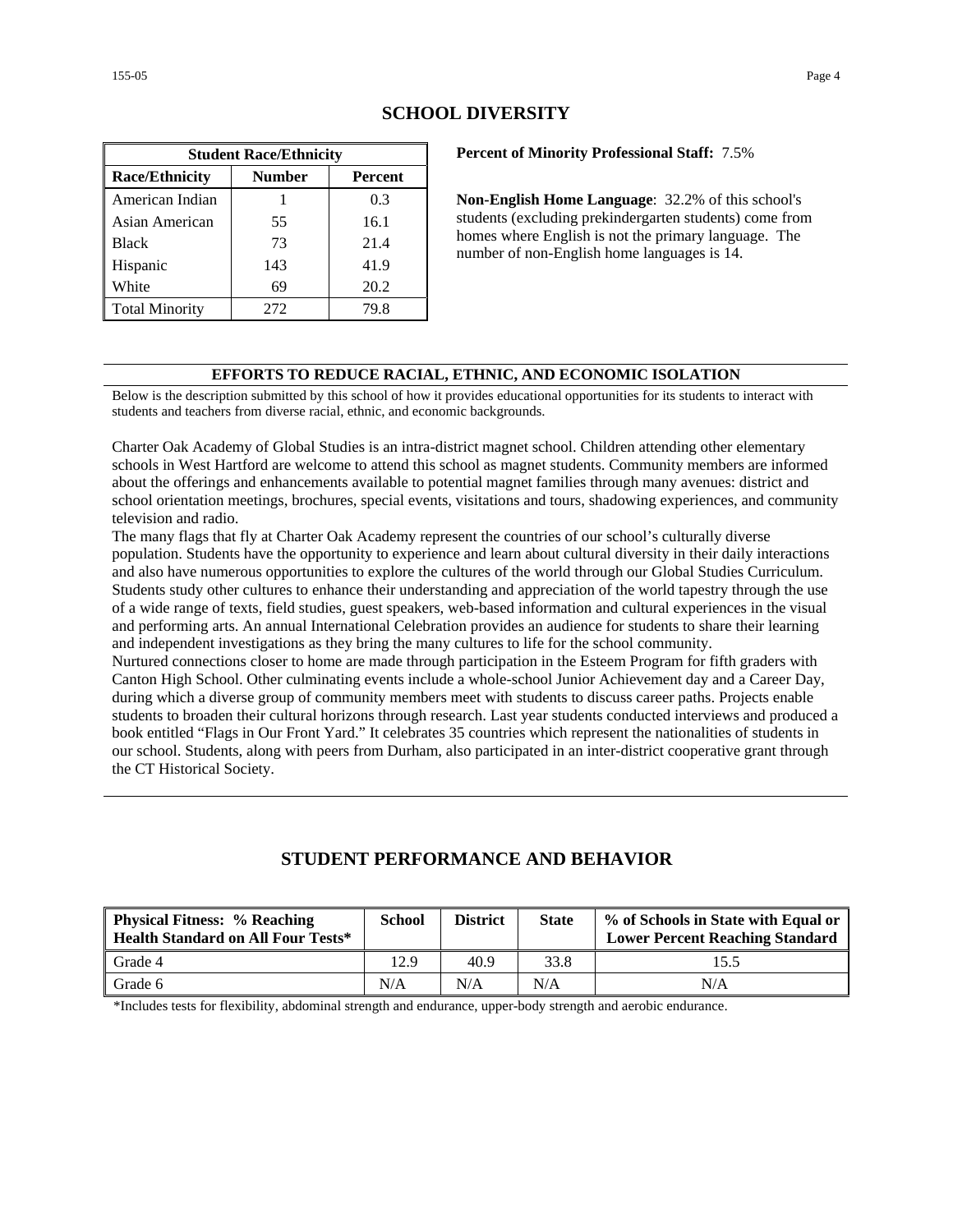| <b>Grade and CMT</b><br><b>Subject Area</b> | <b>School</b> | <b>District</b> | <b>State</b> | % of Schools in State<br>with Equal or Lower<br><b>Percent Meeting Goal</b> | These results reflect<br>the performance of |
|---------------------------------------------|---------------|-----------------|--------------|-----------------------------------------------------------------------------|---------------------------------------------|
| Grade 3 Reading                             | 33.8          | 65.1            | 52.0         | 26.1                                                                        | students with                               |
| Writing                                     | 46.3          | 76.0            | 63.4         | 23.8                                                                        | scoreable tests who<br>were enrolled in the |
| <b>Mathematics</b>                          | 36.2          | 71.9            | 60.0         | 19.7                                                                        | district at the time of                     |
| Grade 4 Reading                             | 46.8          | 70.7            | 55.9         | 37.0                                                                        | testing, regardless of                      |
| Writing                                     | 45.2          | 71.0            | 62.9         | 23.3                                                                        | the length of time                          |
| <b>Mathematics</b>                          | 33.3          | 71.7            | 60.3         | 17.8                                                                        | they were enrolled<br>in the district.      |
| Grade 5 Reading                             | 52.1          | 71.6            | 62.2         | 34.0                                                                        | Results for fewer                           |
| Writing                                     | 52.1          | 75.2            | 64.5         | 32.1                                                                        | than 20 students are                        |
| <b>Mathematics</b>                          | 60.4          | 78.6            | 65.9         | 39.4                                                                        | not presented.                              |
| Science                                     | 47.9          | 62.5            | 54.9         | 41.3                                                                        |                                             |
| Grade 6 Reading                             | N/A           | N/A             | N/A          | N/A                                                                         |                                             |
| Writing                                     | N/A           | N/A             | N/A          | N/A                                                                         |                                             |
| <b>Mathematics</b>                          | N/A           | N/A             | N/A          | N/A                                                                         |                                             |

**Connecticut Mastery Test, Fourth Generation, % Meeting State Goal.** The Goal level is more demanding than the Proficient level, but not as high as the Advanced level, reported in the No Child Left Behind Report Cards.

For more detailed CMT results, go to [www.ctreports.](http://www.ctreports/)

To see the NCLB Report Card for this school, go to [www.sde.ct.gov](http://www.sde.ct.gov/) and click on "No Child Left Behind."

| <b>Student Attendance</b> | School | <b>District Elementary Sch.</b> | <b>State Elementary Sch.</b> |
|---------------------------|--------|---------------------------------|------------------------------|
| % Present on October 1    | 94.4   | 97.3                            | 96.4                         |

#### **Disciplinary Offenses**

Disciplinary offenses committed by students include all serious offenses, offenses involving drugs, alcohol, or tobacco, and all incidents resulting in suspension or expulsion. For more information and data on disciplinary offenses, go to [www.sde.ct.gov,](http://www.sde.ct.gov/) click on "CEDaR" and then on "Student Data."

| Number of Incidents by Disciplinary Offense Category, 2006-07 |                             |                       |
|---------------------------------------------------------------|-----------------------------|-----------------------|
| <b>Offense Category*</b>                                      | <b>Location of Incident</b> |                       |
|                                                               | School                      | <b>Other Location</b> |
| <b>Violent Crimes Against Persons</b>                         | N/A                         | N/A                   |
| <b>Sexually Related Behavior</b>                              | N/A                         | N/A                   |
| Personally Threatening Behavior                               | N/A                         | N/A                   |
| Theft                                                         | N/A                         | N/A                   |
| Physical/Verbal Confrontation                                 | N/A                         | N/A                   |
| Fighting/Battery                                              | N/A                         | N/A                   |
| <b>Property Damage</b>                                        | N/A                         | N/A                   |
| Weapons                                                       | N/A                         | N/A                   |
| Drugs/Alcohol/Tobacco                                         | N/A                         | N/A                   |
| <b>School Policy Violations</b>                               | N/A                         | N/A                   |
| Total                                                         |                             | 0                     |

\* Counts by category may be suppressed to protect student privacy.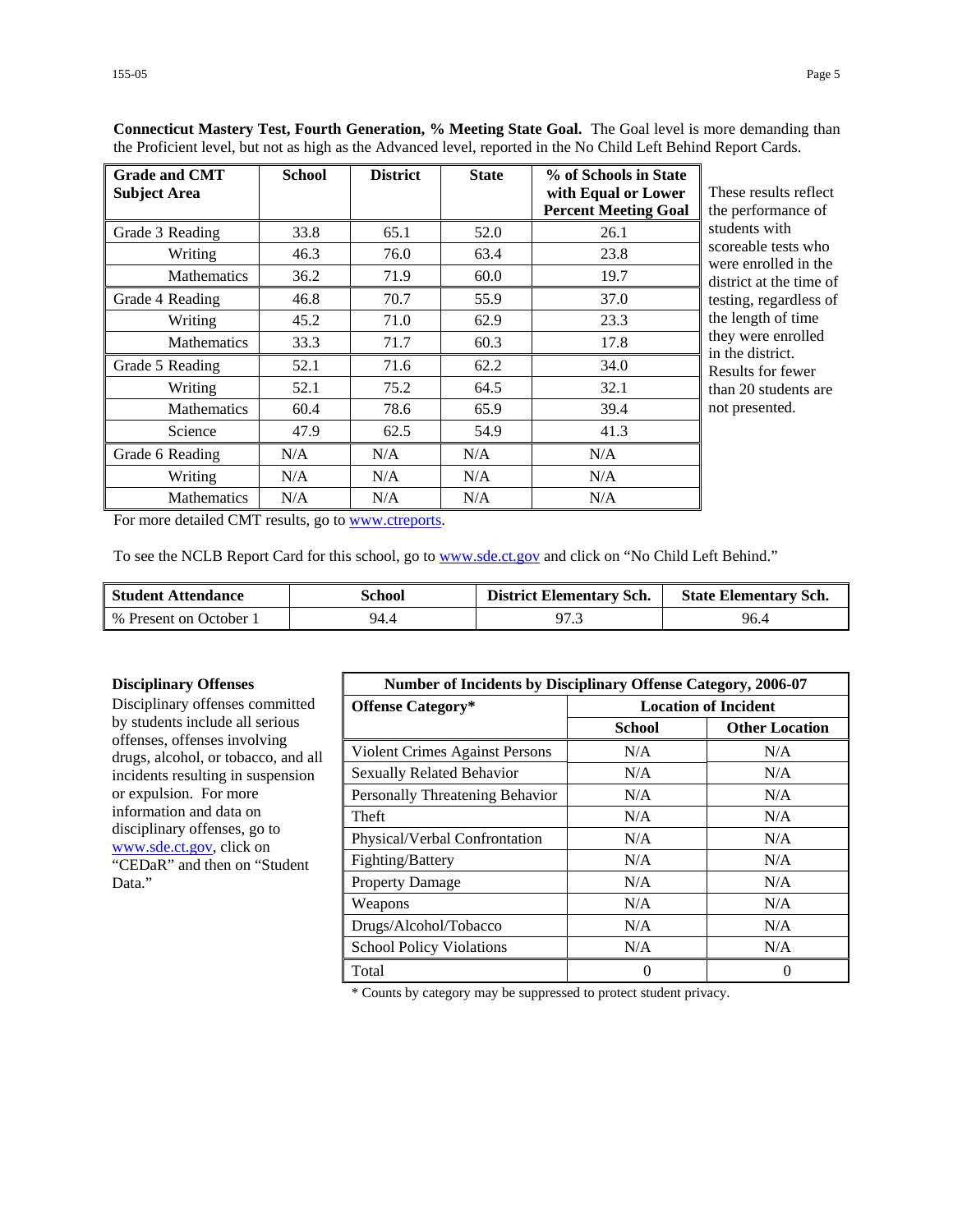The following narrative was submitted by this school.

Our School Improvement Plan is in place, after being revised for 2008-2011. In an effort to sustain the school's academic improvement, a full-day pre-Kindergarten program was added in 2006. This program ensures a developmentally appropriate learning balance between child-chosen and teacher-assigned learning. Throughout the school a priority is placed on the writing process, reading comprehension, and the use of formative assessments to drive instruction, with additional staff development supports and resources being offered to teachers. A continued collaboration between The University of Connecticut and Charter Oak is the M2 math program in grade 2 which will be extended to the primary grades. Readers' and Writers' workshops provide systematic and explicit literacy instruction. Guided reading and differentiated instruction are the cornerstone for all instruction at Charter Oak. Summer Connections, a summer school opportunity, for selected students in grades 2 through 5, at Charter Oak and Smith schools was implemented to maintain a focus on reading throughout the summer.

This past year, a team approach, including careful assessment of data and student work, was used to enhance and further perfect our instruction. Support for new staff was offered through an induction program and mentoring throughout the school. Teams attended various professional development sessions, and implemented strategies including Test Talk & Discourse, RTI, Understanding by Design, Unwrapping the Standards, Closing the Achievement Gap, Classroom Management, and the Second Step program. Refining our Student Assistance Team process incorporated Response to Intervention techniques, and an eight-week intervention, observation, and datagathering period, in order to increase student achievement.

An inclusive model of instruction creates opportunities for collaboration between classroom teachers, Special Education teachers, parents, and support personnel. Parent surveys, C.H.A.T. evenings, PTA Community Nights, and parent volunteer translators at events throughout the year continues to increase the level of communication and parent involvement at Charter Oak.

#### **SUPPLEMENTAL SCHOOL INFORMATION**

The space below was optionally used by this school to describe aspects of the school not presented elsewhere in the profile.

The entire community embraces a strong commitment to academic excellence and an enriched learning environment. We seek to develop the talents of each child and celebrate the diversity of our school community, which is clearly evident in our rigorous academic programs. The School Improvement Plan continues to provide the vehicle for monitoring and assessing the effectiveness of our programs and pedagogy. Ongoing data collection and review provides direction by identifying specific needs in core academic areas. Teachers continue to actively pursue professional growth opportunities including vertical and horizontal teaming, curriculum leadership. A significant new initiative is the exploration of the International Baccalaureate model to extend and enrich the global studies magnet theme.

Charter Oak's Boundless Playground continues to create a place where all children play together regardless of any limitations they may have. This is a dynamic and priceless addition to the school. Extended-day programs have also become a hallmark of the school, as after-school Explorations classes provide rich learning experiences beyond the school day in core subject areas, technology and the arts. Approximately 250 students attend Explorations sessions each year. Other enrichment programs during and after the school day include: Spanish instruction Pre-K to 5, Homework Center and instrumental music tutorials, Book Clubs, Grade 5 Battle of the Books, Grade 3 Survivor-Writing, Winter Olympiads, Successmaker Math, and Reading Detectives. We also connect students and parents with community police officers and the public library summer reading program. In 2008, the renowned children's author, Pegi Dietz Shea jump-started our year through sharing her books and working through the writing style with students in grades Pre-K through 5. Students were also treated to frequent performing opportunities and presentations by various West Hartford middle school and high school musical groups.